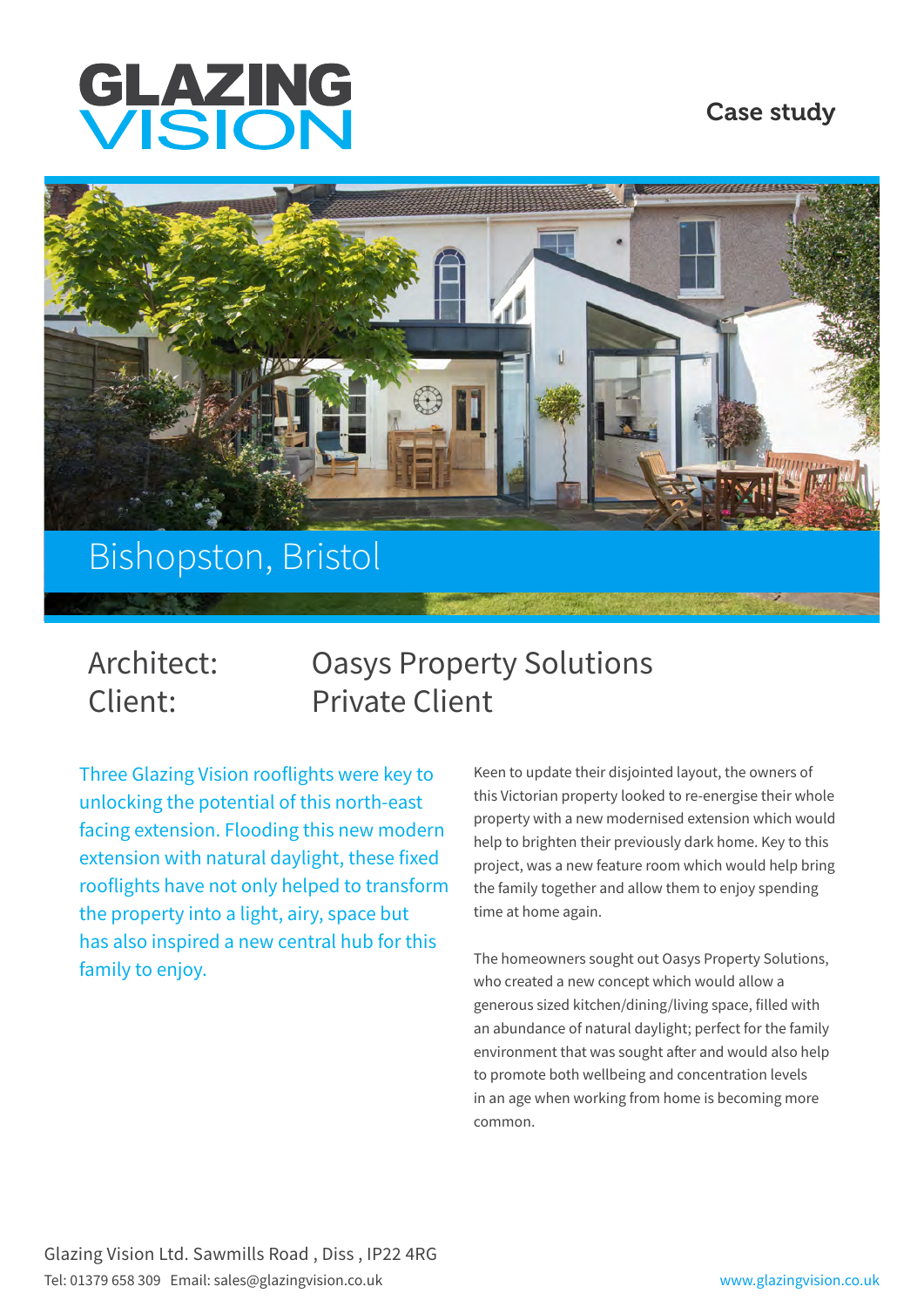# GLAZING

## Case study

#### Bishopston, Bristol

However, with a north-east facing extension, Simon Heckford, Director at Oasys Property Solution, knew it was important to add rooflights into the extension to maximise the natural light within the new area.

Having used Glazing Vision on multiple occasions, Simon was confident that their technical knowledge would help him to source the rooflights required.

Similarly, the economical benefits this would provide the homeowners was a sure-fire winner; helping to reduce the need for articial light and helping to reduce their carbon footprint.



Glazing Vision were able to specify two flat Flushgaze rooflights, and a wall abutted bespoke rooflight. This allowed the homeowners to benefit from natural daylight throughout the entirety of the extension and helped to flow through the rest of the property.

"There is no question that the quality, and consistency, of natural light from the rooflights, even in the bleakest weather, contributes to the light and airy feel of the new extension"

> **Simon Heckford, Director at Oasys Property Solutions.**

Glazing Vision Ltd. Sawmills Road , Diss , IP22 4RG Tel: 01379 658 309 Email: sales@glazingvision.co.uk www.glazingvision.co.uk